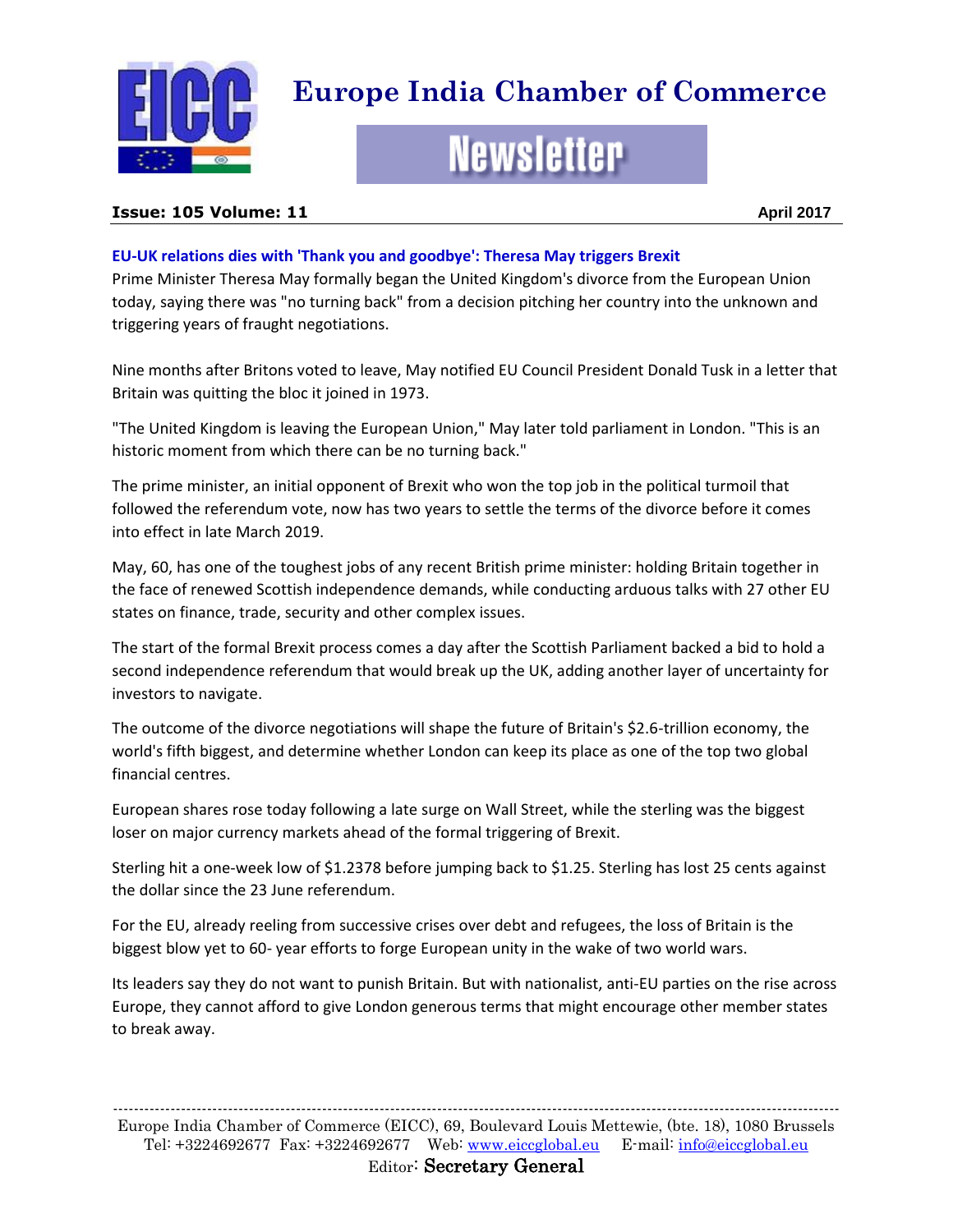European Council President Donald Tusk said invoking Article 50 was not a happy occasion. "There is nothing to win in this process -and I am talking about both sides. In essence, this is about damage control.

"We already miss you. Thank you and goodbye."

Scottish First Minister Nicola Sturgeon tweeted, "Today, the PM will take the UK over a cliff with no idea of the landing place. Scotland didn't vote for it and our voice has been ignored."

Liberal Democrat leader Tim Farron said, "I believe the prime minister is twisting the will of the people, leaping into the abyss without any idea of where our country will end up.

"Theresa May has chosen the hardest and most divisive form of Brexit, choosing to take us out of the single market before she has even tried to negotiate."

May's notice of the UK's intention to leave the bloc under Article 50 of the EU's Lisbon Treaty was handdelivered to Tusk in Brussels by Tim Barrow, Britain's permanent representative to the EU.

Barrow gave the letter to Tusk, the EU summit chair and former Polish prime minister, in the Council President's offices on the top floor of the new Europa Building, according to a Reuters photographer in the room.

That moment formally set the clock ticking on Britain's two-year exit process.

The 6-page letter set a positive tone for the talks though it admitted that the task of extracting the UK from the EU was momentous and that reaching comprehensive agreements within two years would be a challenge.

May wants to negotiate Britain's divorce and the future trading relationship with the EU within the twoyear period, though EU officials say that will be hard given the depth of the relationship.

"We believe it is necessary to agree the terms of our future partnership alongside those of our withdrawal from the EU," May told Tusk in her letter, adding that London wanted an ambitious free trade agreement with the EU.

"If, however, we leave the European Union without an agreement the default position is that we would have to trade on World Trade Organisation terms," she said.

May has promised to seek the greatest possible access to European markets but said Britain was not seeking membership of the 'single market' of 500 million people as she understood there could be no "cherry picking" of a free trade area based on unfettered movement of goods, services, capital and people.

Britain will aim to establish its own free trade deals with countries beyond Europe, and impose limits on immigration from the continent, May has said.

'Special Partnership'

In an attempt to start Brexit talks on a conciliatory note, May said she wanted a special partnership with the EU though she laced that ambition with a clear linkage of the economic and security relationship.

------------------------------------------------------------------------------------------------------------------------------------------ Europe India Chamber of Commerce (EICC), 69, Boulevard Louis Mettewie, (bte. 18), 1080 Brussels Tel+Fax: 3224692677, 02-8402800 Web : [www.eiccglobal.eu](http://www.eiccglobal.eu/) E-mail: [info@eiccglobal.eu](mailto:info@eiccglobal.eu) Editor: **Secretary General**

 $-2 -$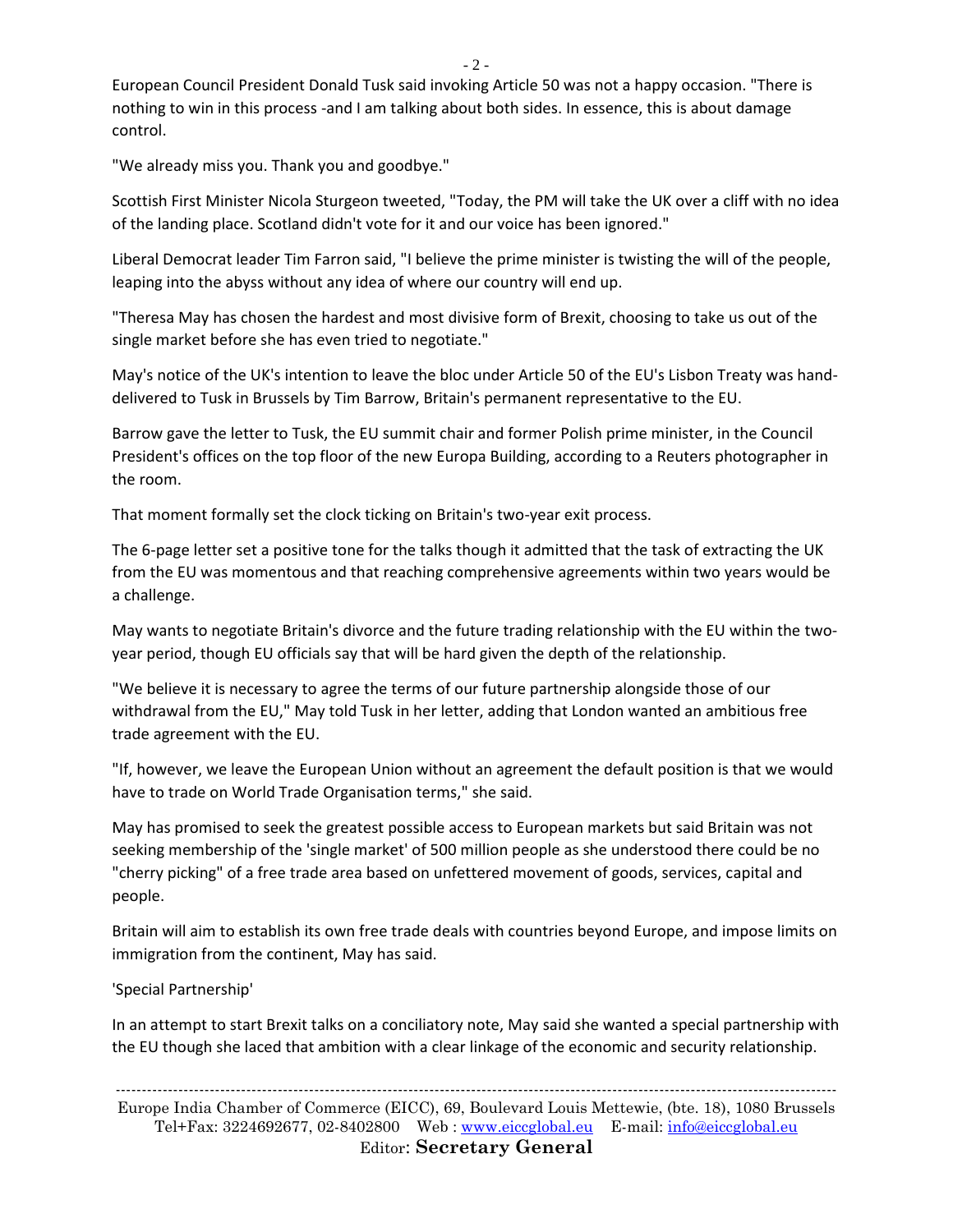EU leaders will welcome assurances of a constructive approach and appreciate a commitment to remain a close partner for the EU, as well as the explicit recognition that Britain cannot retain the best bits of membership after leaving.

They may be less warm to an implication that Britain could live with a breakdown of talks on trade coupled with what might be seen as a threat to disrupt the security and counterterrorism cooperation for which Britain, as a member of the US-backed Anglophone Five Eyes system, is highly valued.

"We should work together to minimise disruption and give as much certainty as possible," May said. "Weakening our cooperation for the prosperity and protection of our citizens would be a costly mistake."

Tusk said the EU would seek to minimise the cost of Brexit to EU citizens and businesses and that Brussels wanted an orderly withdrawal for Britain.

# **European Union unveils draft guidelines for big Brexit talks**

In draft guidelines for the Brexit talks released to the bloc's 27 other capitals, EU President Donald Tusk said outlining future trade ties would not take place until "sufficient progress" was made resolving thorny topics such as borders and budgets.

European Council President Donald Tusk said the bloc's duty is to limit the damage - minimising uncertainty for citizens, businesses and member states.

In the first business fall-out since May's Brexit notification, the prestigious Lloyd's of London insurance market said it would open a new Brussels subsidiary to ensure smooth operations in the EU.

"The UK is now on the other side of the negotiating table". The far-right candidate Marine Le Pen also aims to take France out of the European Union if she can not secure a return of significant powers and sovereignty from Brussels.

"It is clear both sides wish to approach these talks constructively, and as the prime minister said this week, wish to ensure a deep and special partnership between the United Kingdom and the European Union", he said.

The EU's roadmap on Brexit negotiations leaves the United Kingdom and Spain to discuss what agreements will apply to Gibraltar, a British overseas territory on the edge of Spain that Spain has wanted back since it ceded it more than three centuries ago.

"In an increasingly unstable world, that collaboration is more, not less, important for us all", she wrote in the Irish Times.

A first response from the European Union to Britain handing in its notice will come from Tusk when he issues draft "negotiating guidelines.

There is a certain chapter in the letter which says "we [the UK] wants to cooperate on security and the fight against terrorism, but then we need a good deal on trade".

The European Parliament said Britain would violate law if it negotiates trade deals with individual companies before it leaves the EU.

------------------------------------------------------------------------------------------------------------------------------------------ Europe India Chamber of Commerce (EICC), 69, Boulevard Louis Mettewie, (bte. 18), 1080 Brussels Tel+Fax: 3224692677, 02-8402800 Web : [www.eiccglobal.eu](http://www.eiccglobal.eu/) E-mail: [info@eiccglobal.eu](mailto:info@eiccglobal.eu) Editor: **Secretary General**

- 3 -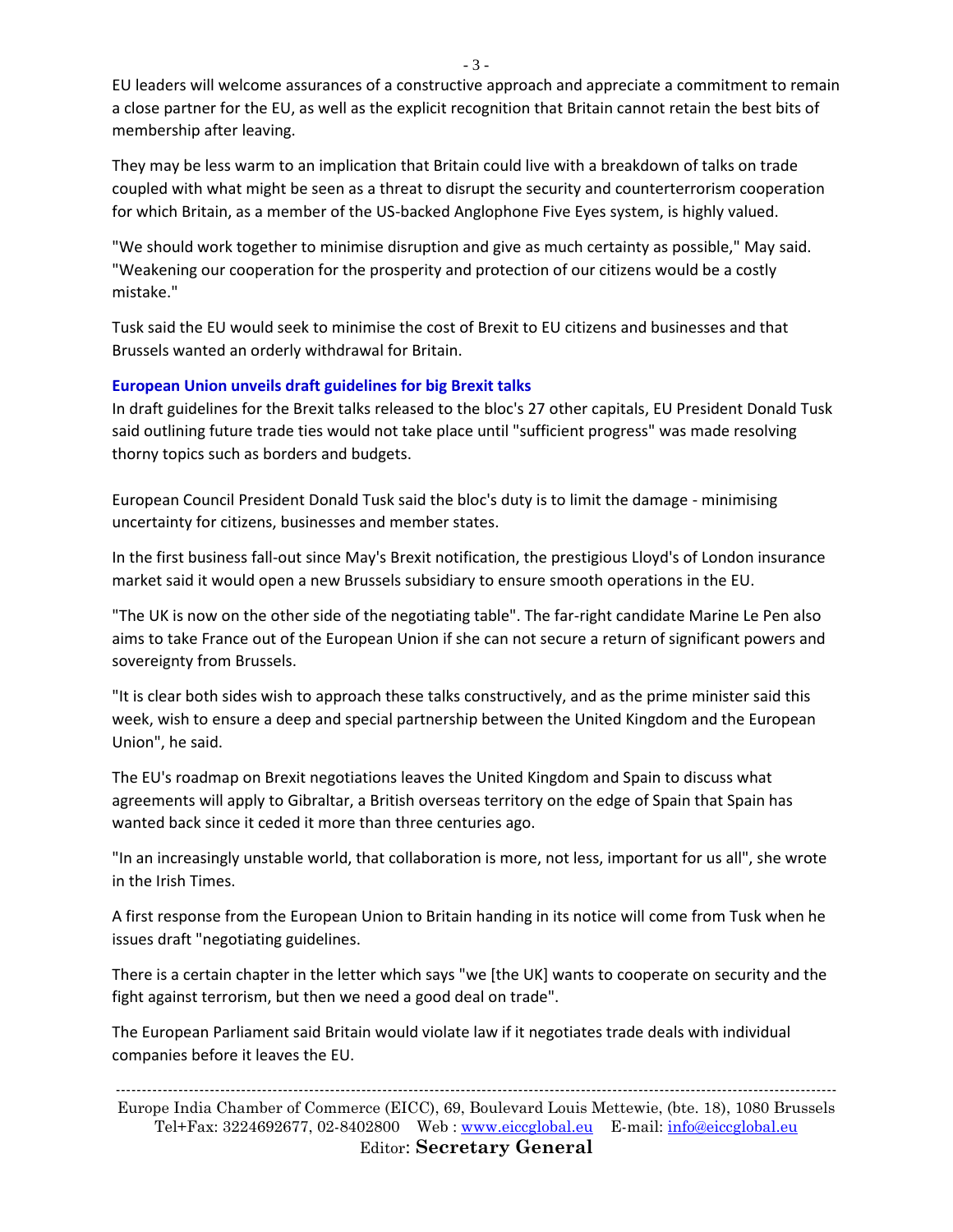Once endorsed by leaders at a summit on April 29, these will pave the way for talks which the EU's chief negotiator Michel Barnier expects to start in about two months.

Mr Tusk was addressing a joint news conference with Prime Minister Joseph Muscat at Castille, in which he presented the draft Brexit negotiating guidelines.

Speaking in Malta on  $31<sup>st</sup>$  March morning, Tusk admitted that Brexit talks would be hard and perhaps even confrontational but stressed that the European Union does not seek to punish Britain for its decision to leave. But once there is a tentative consensus between the two sides on the reciprocal treatment of citizens in each other's nations, billions in budget commitments, legal clarity for companies working in Britain and a solution for Ireland's border with the United Kingdom, the European Union says it would be willing to look ahead

#### **India's biggest tax reform Bill GST passed in the Lok Sabha**

The Lok Sabha (Lower House) has passed four GST or Goods and Services Tax-related bills putting the government on course for the launch on July 1 of the country's biggest tax reform since Independence. GST will subsume a slew of indirect taxes levied by the Centre and states, transforming India into a single market. The bills will now be presented in the Rajya Sabha or Upper House of Parliament. Calling it a "very significant step forward", Union Finance Minister Arun Jaitley said, "We seem to be on time... (we are) reasonably optimistic about meeting the deadline".

CGST provides for a maximum tax of 20 per cent in a four-tier tax structure of 5, 12, 18 and 28 per cent as approved by the GST Council. It has also proposed a peak rate of 40 per cent as an enabling provision for financial emergencies. A Union Territory GST Bill will take care of taxation in UTs of Chandigarh, Andaman and Nicobar Islands, Lakshadweep, Dadra and Nagar Haveli and Daman and Diu.

A Bill on Integrated-GST to be levied and collected by the centre on inter-state supply of goods and services, was also introduced in the Lok Sabha.

The IGST law provides for a maximum tax of 40 per cent.

Jaitley also introduced a fourth legislation called GST (Compensation to States) Bill, 2017 that provides for mechanism for making good any loss of revenue of states from introduction of GST in first five years of rollout.

Another mirror legislation of CGST, called State-GST, will amalgamate all state taxes like VAT, will be levied by states and has to be approved by all state legislatures. Together, CGST and SGST will enable the GST incidence of 40 per cent.

The CGST Bill also provides for e-commerce companies to collect tax at source at a rate not exceeding 1 per cent of net value of taxable supplies, out of payments to suppliers supplying goods or services through their portals. To protect small businesses, the CGST provides for a tax of no more than 1 per cent of turnover for manufacturers with annual turnover of up to Rs50 lakh. A 2.5 per cent tax is prescribed for suppliers. To ensure that benefit of lower taxes is passed on to consumers, an antiprofiteering measure has been incorporated in the law. It provides for constituting an Authority to examine whether input tax credits availed by any registered taxable person, or the reduction in the price on account of any reduction in the tax rate, have actually resulted in a commensurate reduction in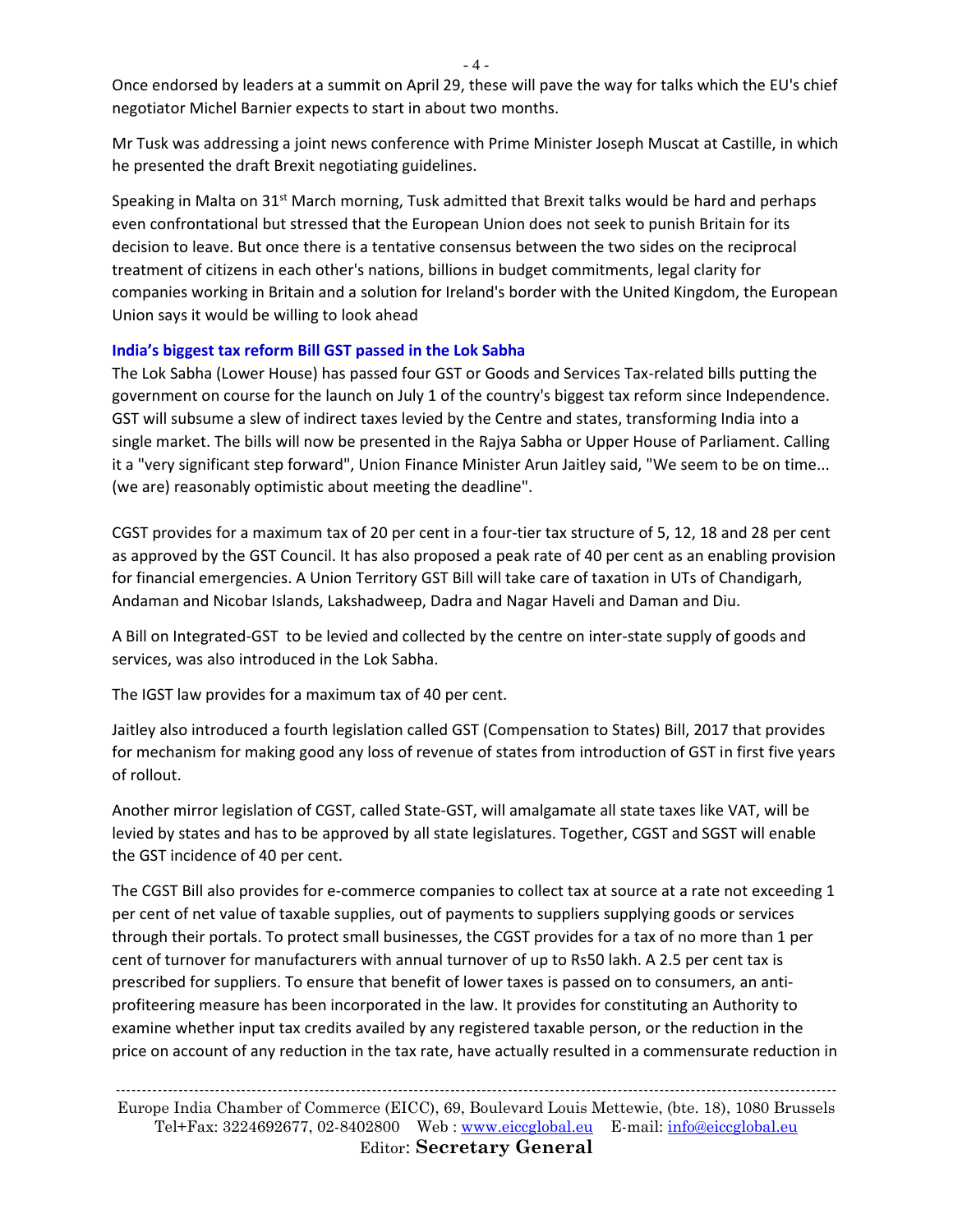the price of the said goods and / or services supplied by him. The law provides for arrest, ordered by no less than a Tax Commissioner, in case of suppression of any transaction or evading taxes. A person convicted is punishable by up to 5 years of imprisonment and / or fine. The Compensation Law provides for levy of cess on top of the peak rate of approved tax (28 per cent presently) on paan masala, tobacco, aerated waters, luxury cars and coal to create a non-lapsable fund for compensating states.

Touted as the biggest taxation reform since independence, GST is expected to boost GDP growth by up to 2 per cent. The government proposes to roll out GST by 1 July. "The Integrated Goods and Services tax Bill provides for ...Tax on all inter-state supplies of goods and services or both except supply of alcoholic liquor for human consumption at a rate to be notified not exceeding 40 per cent, as recommended by the GST Council," said the statements of objects and reasons of the IGST bill.

The 40 per cent would be apportioned equally between the Centre and the states.

The GST will unify India into a common market eliminating a string of central and state levies.

Central taxes such as the central excise duty, additional excise duty, additional customs duty and service tax will all be merged into one CGST.

State levies such as VAT, sales tax, entertainment tax, purchase tax, mandi tax, luxury tax, octroi and entry tax will be subsumed into SGST.

The Centre will levy the central GST and integrated GST, while states will impose the SGST. Several countries have implemented GST or another form of a value-added tax, but Canada is the closest to India with a dual structure.

The new indirect tax is expected to shore up government revenue and spur economic growth by 1-2 percentage points.

CGST provides for a maximum tax of 20 per cent in a four-tier tax structure of 5, 12, 18 and 28 per cent as approved by the GST Council. It has also proposed a peak rate of 40 per cent as an enabling provision for financial emergencies. A Union Territory GST Bill will take care of taxation in UTs of Chandigarh, Andaman and Nicobar Islands, Lakshadweep, Dadra and Nagar Haveli and Daman and Diu.

Touted as the biggest taxation reform since independence, GST is expected to boost GDP growth by up to 2 per cent. The government proposes to roll out GST by 1 July. "The Integrated Goods and Services tax Bill provides for ...Tax on all inter-state supplies of goods and services or both except supply of alcoholic liquor for human consumption at a rate to be notified not exceeding 40 per cent, as recommended by the GST Council," said the statements of objects and reasons of the IGST bill.

#### **Foreign Investment Pours In, Will Help Bridge Current Account Deficit**

Deutsche Bank AG estimates that foreign direct investment touched \$37.4 billion April-January, on track to exceed the previous fiscal year's about \$45 billion, with signs of recovery in the economy. Economists are betting that India has seen the back of the impact of its unprecedented cash ban, prompting foreigners to pour in investment that's crucial to help bridge a widening current account deficit.

Deutsche Bank AG estimates that foreign direct investment touched \$37.4 billion April-January, on track to exceed the previous fiscal year's about \$45 billion, with signs of recovery after a plunge late last year

------------------------------------------------------------------------------------------------------------------------------------------ Europe India Chamber of Commerce (EICC), 69, Boulevard Louis Mettewie, (bte. 18), 1080 Brussels Tel+Fax: 3224692677, 02-8402800 Web : [www.eiccglobal.eu](http://www.eiccglobal.eu/) E-mail: [info@eiccglobal.eu](mailto:info@eiccglobal.eu) Editor: **Secretary General**

- 5 -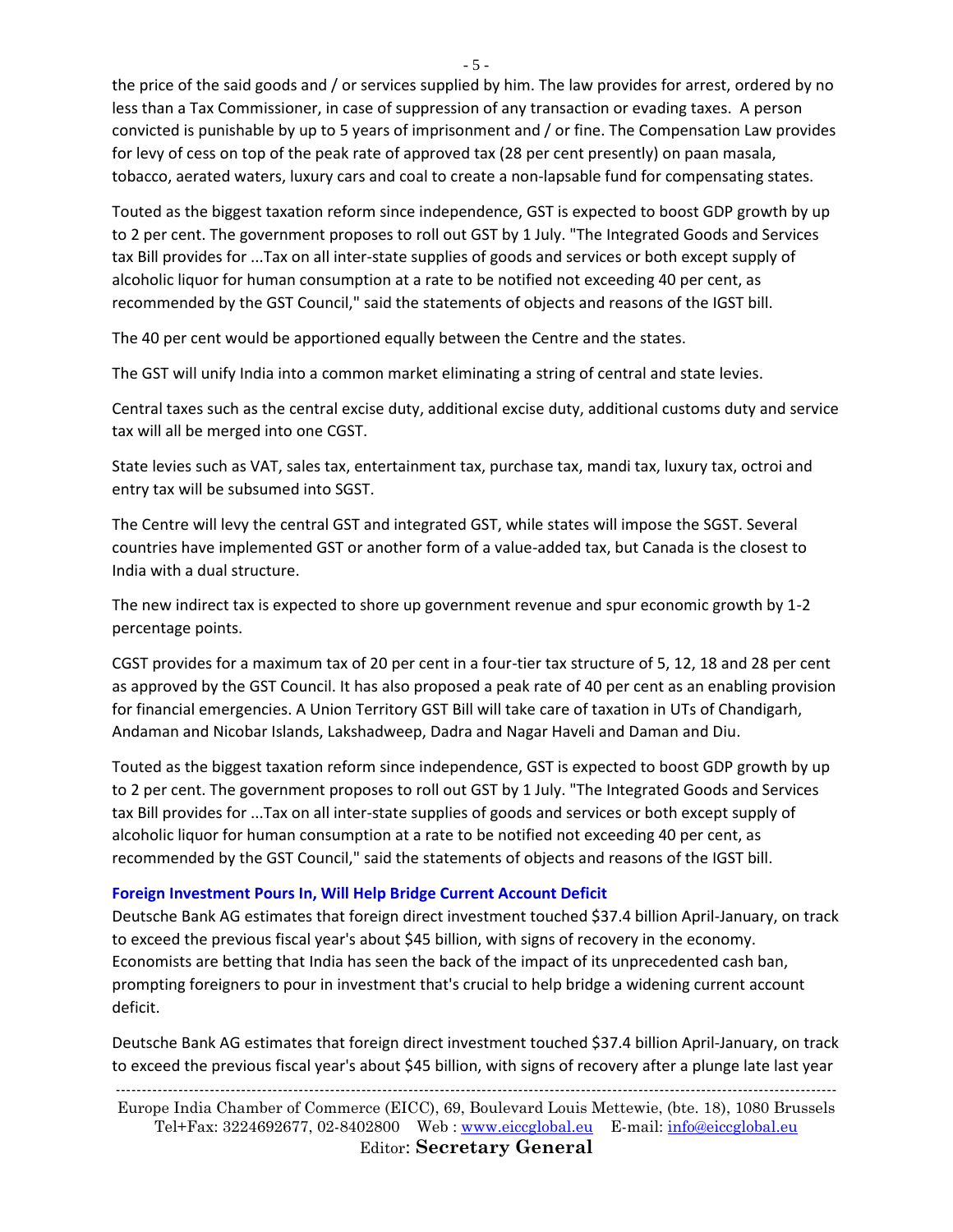- 6 -

as the U.S. prepared to tighten policy and India announced demonetization. Overseas investors' holdings of Indian stocks and bonds have also picked up, rising more than \$8 billion in 2017.

While Asia's third-largest economy is forecast to grow at one of the fastest paces in the world, Prime Minister Narendra Modi needs this money. Domestic private investment is slumping and the central bank's shift to a neutral policy stance makes it unlikely to recover soon. Meanwhile U.S. President Donald Trump's threatened crackdown on immigration risks further slowing service exports and remittances, key revenue earners for India.

"India's current account deficit is being financed in large part by foreign direct investment inflows," said Shilan Shah, Singapore-based economist at Capital Economics. "This is a positive reflection of Prime Minister Modi's policies to encourage direct investment, and should make India less vulnerable to shifts in global risk appetite."

The shortfall in the broadest measure of trade widened to \$7.9 billion in October-December from \$3.4 billion the previous quarter, data showed last week. However this was smaller than the \$12 billion gap estimated in a Bloomberg survey, as a smaller trade deficit offset a drop in service exports and remittances.

Ever since its current account deficit ballooned to a record in 2013, Indian policy makers have been trying to shrink the shortfall and safeguard the economy from global swings. Finance Minister Arun Jaitley in February proposed to get rid of a bureaucratic barrier to FDI and the government says India is now one of the most open economies in the world.

Modi may be comforted by the recent stabilization in global oil prices after a brief rebound, economists say. The goods and services tax, scheduled for July, is expected to simplify compliance, boost revenue and make it much easier to do business in India.

"We expect reforms in the FDI space to continue which, along with the focus on improving ease of doing business conditions and GST implementation should help to sustain the positive momentum in the period ahead," said Kaushik Das, Mumbai-based senior economist at Deutsche Bank. India's \$2 trillion economy is forecast to grow 7.1 percent in the year through March, though that may be downgraded once there's more clarity on the impact of the cash ban. There's also the risk that food prices will jump in the nation of 1.3 billion as global reflation picks up and the U.S. tightens policy.

For now though, investors are attracted to India's growth potential and the rupee, which is forecast to earn investors 2.6 percent by March 2018 -- including interest -- the second-best in Asia after Indonesia's rupiah.

"We believe this is testament to India's high growth rate, large potential and ongoing economic reforms," said Sonal Varma, Singapore-based chief India economist at Nomura Holdings Inc., "We expect this trend to continue."

**India refuses to accede to European Union requests; post-March, investors to have no legal cover** Fresh investments by European companies in India and vice versa after April 1 won't enjoy legal protection under any bilateral arrangement, as India has decided not to accede to requests by the European Union, or any other bloc or nation, to extend the validity of the current bilateral investment promotion and protection agreements (BIPAs) beyond March.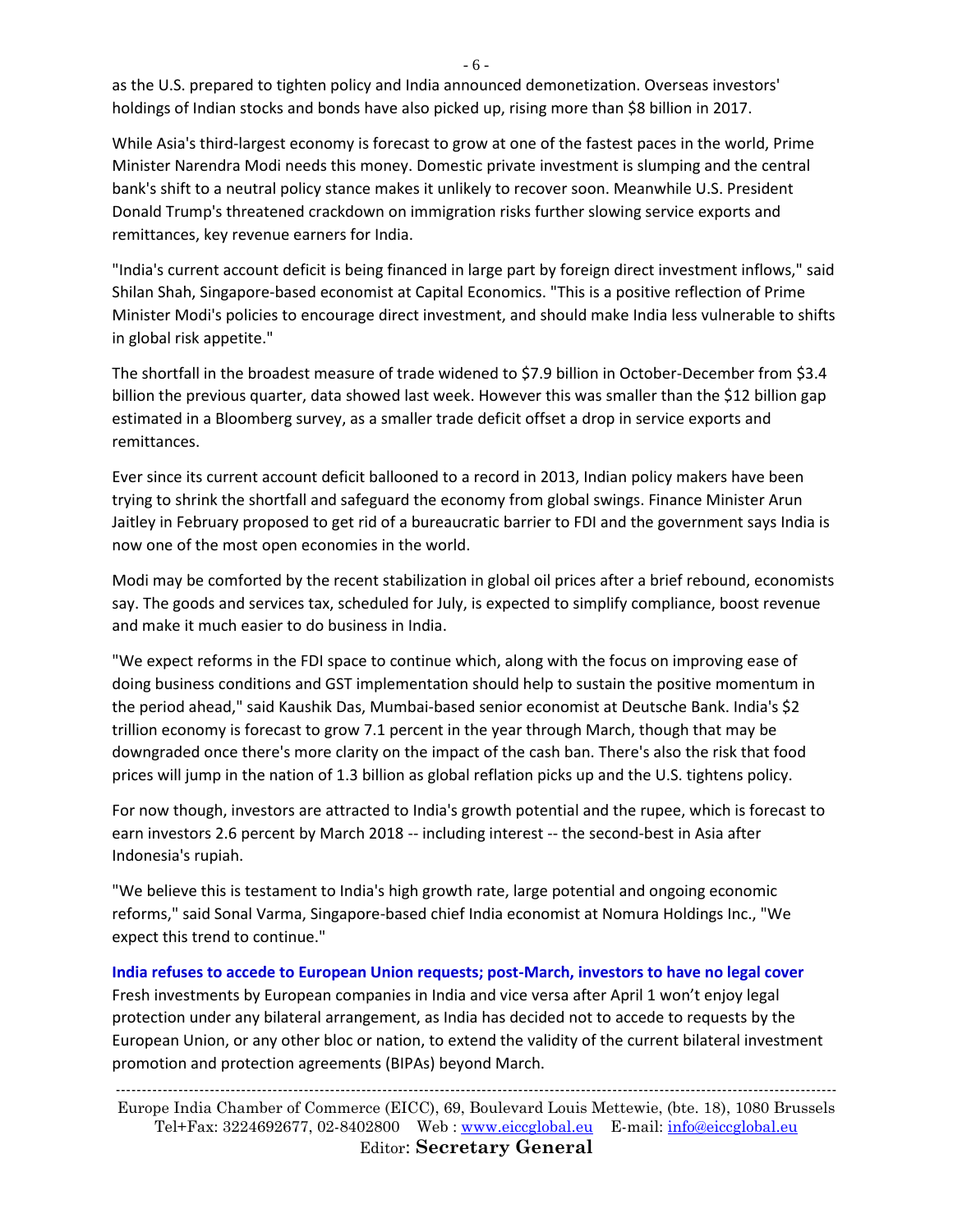However, existing investors could enjoy protection for an additional 10-15 years even after the expiry of the agreement due to a sunset clause attached to these pacts, official sources told FE. For instance, the agreement with the Netherlands extends protection to investments made before the date of termination for 15 years more. India has made it clear that all such bilateral investment agreements with other nations, modelled after an earlier text, will become null and void on April 1, 2017, and that both existing and fresh pacts have to be based on the new model text approved by the Cabinet in December 2015, one of the sources said.

According to the new model text, a foreign company can drag the government to international arbitration in case of any dispute on investments, including tax matters, only after exhausting remedial options available under Indian laws (mainly courts), said analysts. However, the earlier text on which the extant bilateral investment pact is based allows a foreign firm to directly go for international arbitration for dispute resolution.

India had informed the EU a year in advance about the expiry of the old pacts by the end of March 2017, and stressed the need for renegotiating the investment agreements on the basis of the new model investment text. Still, the EU didn't offer a date for starting the renegotiation process, ostensibly because it was grappling with Brexit.

However, late last month, on a visit to India, Geoffrey Van Orden, the chair of the European Parliament delegation for relations with India, said the EU would want India to extend the validity of the bilateral investment pact (beyond March). As part of the visit, Van Orden met finance minister Arun Jaitley and commerce and industry minister Nirmala Sitharaman, among others.

India's decision comes at a time when many European companies have announced plans for multibillion-dollar investments in India (French companies alone would invest as much as 8 billion euros in India over two to three years, France's ambassador Alexandre Ziegler said last year). Indian firms, too, have been redrawing their investment plans for the EU after Britain's decision last year to exit the bloc.

Analysts said India had to renegotiate the investment agreements, based on the earlier text, with various nations to avoid risks of frequent international arbitration. Vodafone in 2013 had invoked the India-Netherlands bilateral investment treaty, seeking resolution to the tax demand imposed on it by the Indian government through the enactment of a law with retrospective effect to sidestep a Supreme Court judgment that had gone in the company's favour. Last year, Cairn Energy said it had initiated an international arbitration to seek \$5.6 billion in compensation from the Indian government in case a retrospective tax demand of Rs 29,047 crore was not scrapped.

Last year, the EU had expressed concern on the fate of investment treaties between some of its members and India after the finance ministry had written to various countries seeking a review of all such pacts within a year, using the new investment text. Under the European Commission (EC) framework of law, EU members have delegated their power to the EC in Brussels to negotiate on trade or investments on their behalf.

India had signed a total of 83 bilateral investment treaties since 1994, including those with some EU members. EU nations like Germany, France and the Netherlands are among the top ten foreign direct investment sources for India since April 2000, while the UK  $-$  which has decided to exit the EU  $-$  is the

- 7 -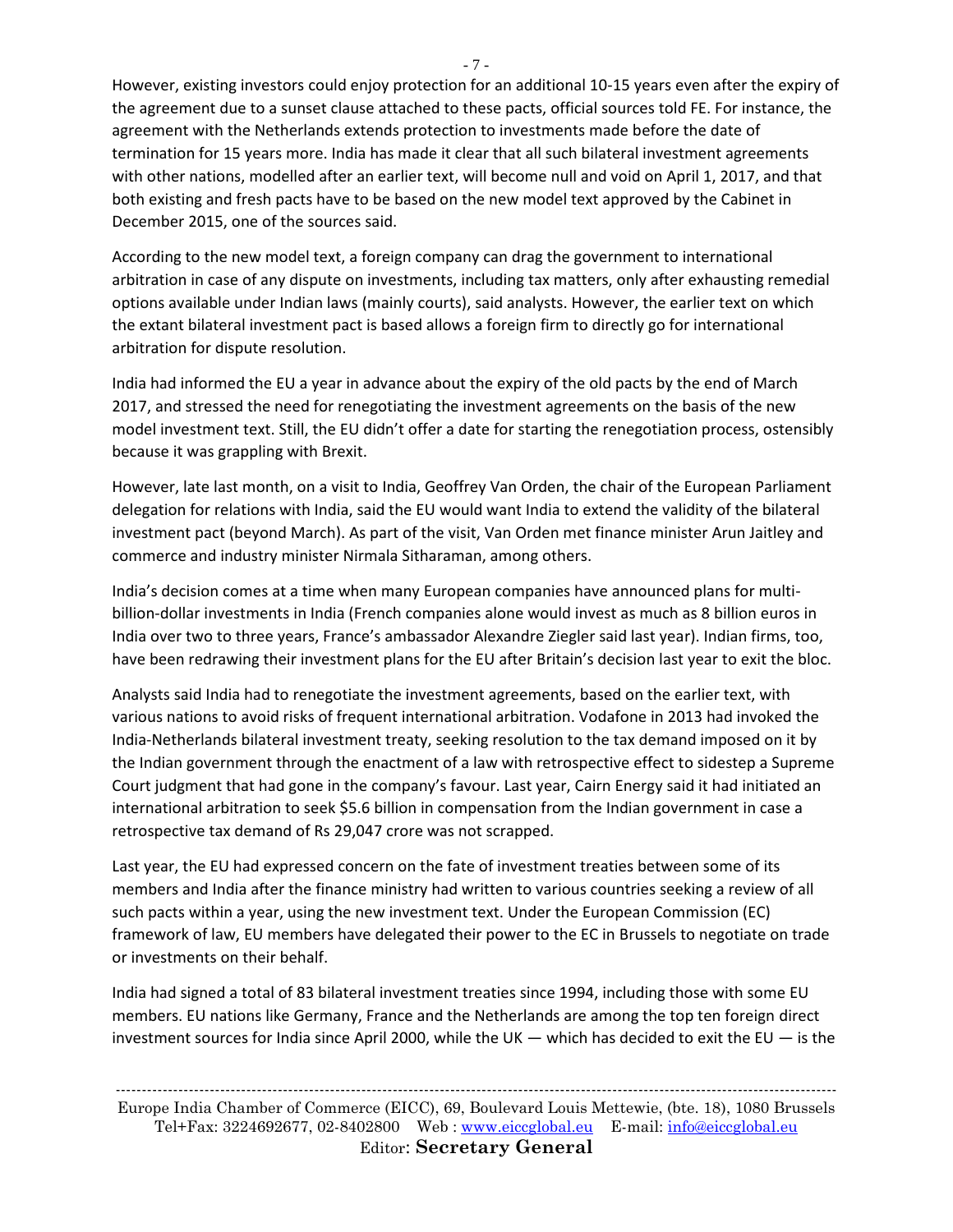third-largest source. Analysts have said India can have a separate pact with the UK now that the latter has decided to pull out of the EU.

Separately, India also recently revised its Double Taxation Avoidance Agreement with Singapore, having tweaked its tax treaties with Mauritius and Cyprus earlier last year, as the country aims to plug the loopholes that were used by companies to avoid legitimate taxes.

#### **Let's talk investment treaty before free trade pact, Canada tells India**

Canada is throwing its weight behind an early "progressive" bilateral investment treaty (BIT) with India before it concludes a bilateral free trade agreement (FTA) to ensure a stable and predictable environment for its investors.

"Canadian pension funds and other investors feel that the absence of an FIPPA (Foreign Investment Promotion and Protection Agreement), popularly referred to as BIT, is kind of restricting the scope and volume of investments they can make in India. For me it is very important that we work to put that in place very quickly," Canadian Minister of International Trade François-Philippe Champagne said in an interview with BusinessLine.

This means that India will have to soon sort out Canada's apprehensions on certain provisions of the model BIT such as the Investor State Dispute Settlement (ISDS) mechanism — which lays down that a foreign investor cannot go for international arbitration without exhausting all domestic options — if it wants progress on the FTA.

Champagne is in India to take forward talks on the proposed FTA, formally known as the Comprehensive Economic Partnership Agreement (CEPA), and the FIPPA. He met Finance Minister Arun Jaitley and Commerce & Industry Minister Nirmala Sitharaman.

The Canadian Minister pointed out that while his country recognises the importance of signing both agreements as soon as possible for trade relations to reach their full potential, the FIPPA is a simpler agreement and can be signed earlier. "We are closer with respect to FIPPA because it is a more simple agreement (compared with the CEPA). In terms of timing we may have one before the other, but we are very committed to both," he said.

With the US, under President Donald Trump, pulling out of the ambitious Trans Pacific Partnership (TPP) agreement which also included Canada, the latter is focussing on intensifying its trade ties with Asia, specifically India and China.

While not getting into the technicalities of Canada's problems with India's model BIT based on which New Delhi wants to draft the FIPPA, Champagne said that Canada wants the agreement to be "progressive", like all its international pacts including the one with the European Union.

#### Progressive elements

"Canada has been very clear that in every agreement we do we want to see progressive elements. Yes, we are talking with India about progressive elements in our pacts. That is what people expect from us," he said.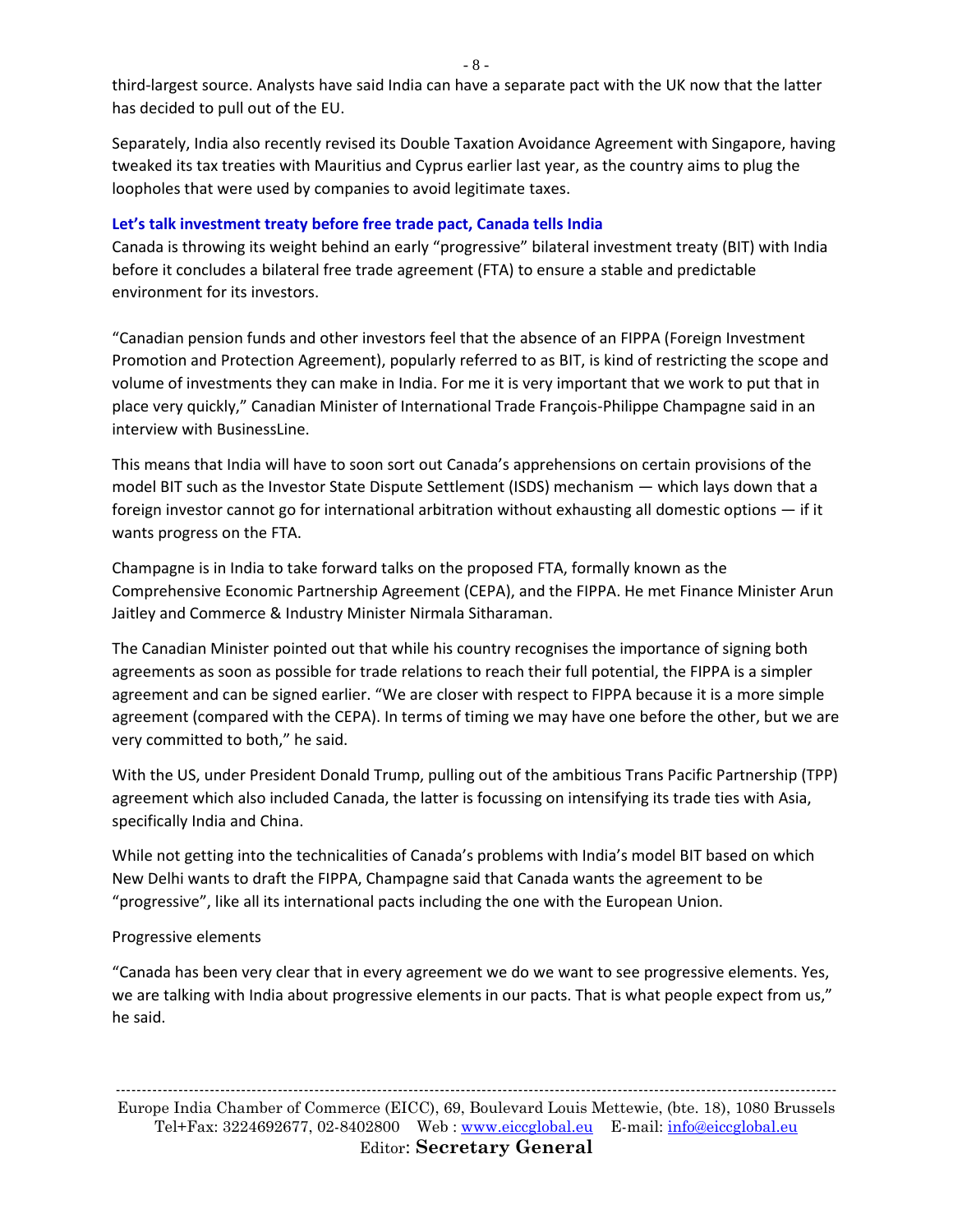In the last bilateral meeting with India's trade team earlier this year in Vancouver, Canada had reportedly said that the ISDS in India's model BIT is a cause of concern as there is no guarantee when a dispute will get resolved in Indian courts.

Canada has become a big source of investments for India with over \$12 billion pouring in from companies such as Scotiabank, Sun Life Financial and McCain Foods in the last two years alone. It holds huge potential for India, as the country's outward investments crossed \$750 billion in 2015.

#### **Aadhar could become global template, says World Bank**

A new internet is being built: it has 1.1 billion users, a third of the worldwide web. Indian banks are running transactions on it and Microsoft has embedded it into Skype.

The biometric identifier program Aadhaar - or 'foundation' in Hindi - has taken on a life of its own, authenticating loans and job seekers, pensions and money transfers across India, reports Bloomberg. And last week's landslide state election win could embolden Prime Minister Narendra Modi to push Aadhaar beyond its early cost-saving goal, even as questions are raised about the security of its data and the proliferation of private companies seeking to profit from the information it stores.

Other countries are also looking at similar programme, but research shows it's best to develop one standardised system so people can carry their IDs wherever they go in the world, said Paul Romer, chief economist at the World Bank.

"The system in India is the most sophisticated that I've seen," Romer said. "It's the basis for all kinds of connections that involve things like financial transactions. It could be good for the world if this became widely adopted."

Identification is the first step to accessing services such as health and education in a world where 1.5 billion people can't prove who they are. The United Nation's Sustainable Development Goals aim to provide legal IDs to all by 2030, triggering the creation of a range of platforms that offer basic rights to citizens of poorer countries while allowing those in the advanced world granular control over their digital data, such as school or medical records, and streamlining immigration.

An ambitious government-run project - just like the internet at the time of its creation decades ago - Aadhaar began in 2009 to target payments to the poor across India's vast hinterland.

Other governments are already interested in its potential. Countries such as Tanzania, Afghanistan and Bangladesh have visited India to talk about the system, said Nandan Nilekani, billionaire co-founder of the technology company Infosys Ltd and former chairman of the Unique Identification Authority of India, which created Aadhaar.

Russia, Morocco, Algeria and Tunisia have also indicated their interest in Aadhaar, R S Sharma, chairman of the telecom regulatory authority of India, told the Mint newspaper in July 2016.

"They're all keen to see how they can replicate this in their countries," Nilekani told Bloomberg by phone. "This is a great example of how governments can build the most modern digital public infrastructure, and make it available as a public good to everybody."

Helps inclusion: WB

------------------------------------------------------------------------------------------------------------------------------------------ Europe India Chamber of Commerce (EICC), 69, Boulevard Louis Mettewie, (bte. 18), 1080 Brussels Tel+Fax: 3224692677, 02-8402800 Web : [www.eiccglobal.eu](http://www.eiccglobal.eu/) E-mail: [info@eiccglobal.eu](mailto:info@eiccglobal.eu) Editor: **Secretary General**

- 9 -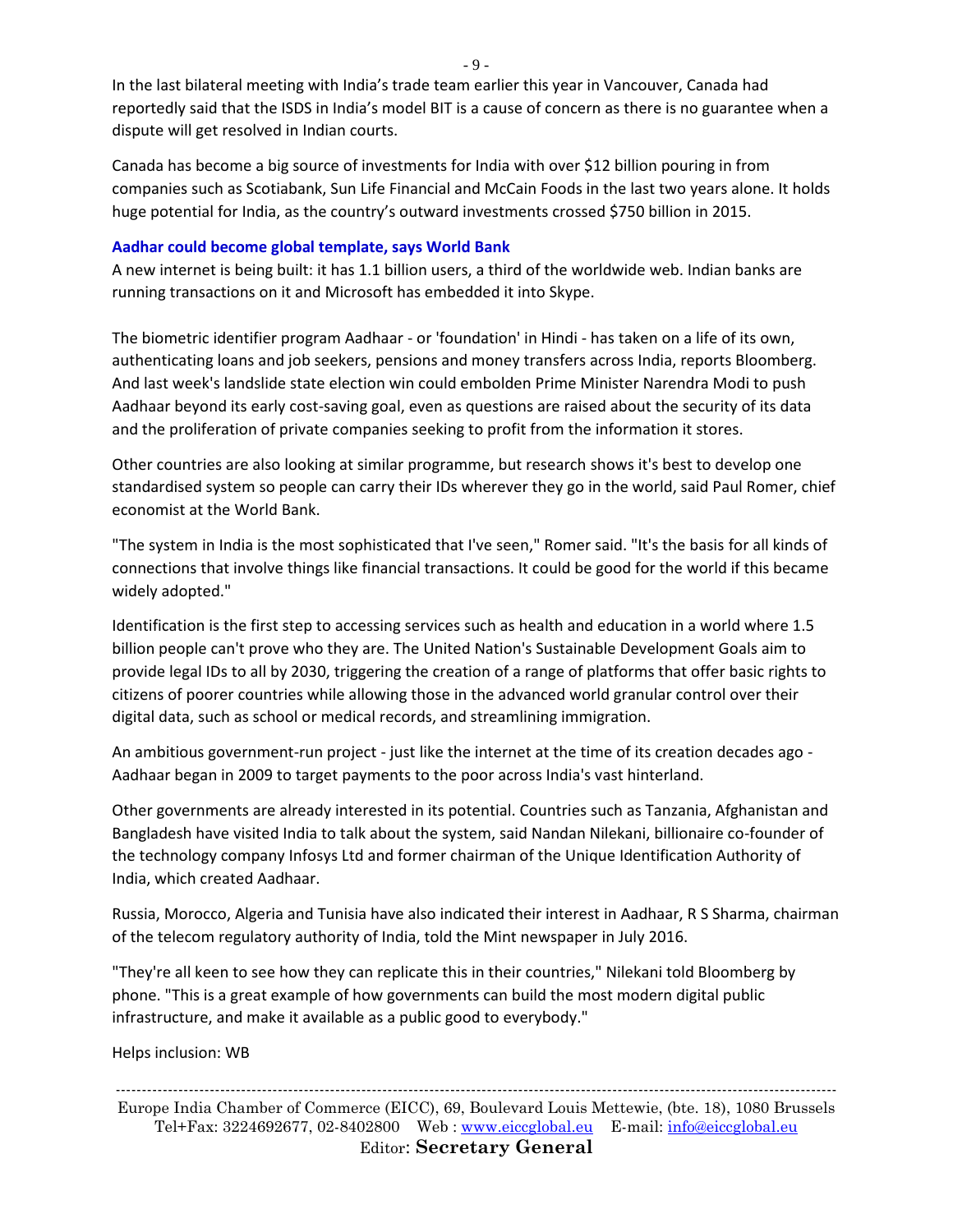In its World Development Report 2016, the World Bank said "a digital identification system such as India's Aadhaar, by overcoming complex information problems, helps willing governments to promote the inclusion of disadvantaged groups."

Here's how it works: a unique 12-digit number is assigned to Indian residents, backed by biometrics including fingerprint and iris scans stored in a central database. If an individual wants to open a bank account or buy a mobile SIM card, they need to provide their Aadhaar number and place their finger on a scanner. This action permits the bank or utility to ask the Aadhaar database to verify their credentials.

Earlier, a sheaf of documents were needed as proof of identification, a tough task in a country of 1.3 billion where 40 per cent aren't registered at birth and 30 per cent can't even read or write their own name.

About 99 per cent of adult Indians hold an Aadhaar ID that links to some 84 government services, which will soon include the whole of India's food distribution system, the world's biggest welfare programme. Aadhaar is saving Modi's administration about \$2 billion a year and this could rise to \$7 billion by March 2018, or 0.35 per cent of gross domestic product, according to research firm CLSA.

# Private sector benefits

The private sector is also benefiting from Aadhaar. Reliance Jio Infocomm Ltd., controlled by India's richest man Mukesh Ambani, sold 100 million sim cards in six months - or about seven each second - by using this system to verify customers' IDs, while Google is in talks with the government to use Aadhaar.

Smaller companies are creating blood donation registries based on it, and people can withdraw money or make cashless transactions using Aadhaar without needing a secret code or even a card. India is upgrading hardware to ensure the Aadhaar can carry out 100 million authentications a day, lawmakers were told last week. Microsoft Corp in February created a lightweight version of Skype for Indians, who can use Aadhaar to identify themselves.

"What's happening is Aadhaar servers are saying 'yes, this person is who they are saying they are'," said Eve Maler, vice president of innovation and emerging technology at ForgeRock Inc, who's worked with governments including New Zealand on data protection. The question is, she says, "how much information comes along with that authentication event"?

# 'Big Brother'

For all its potential, Aadhaar has also been criticized as enabling the creation of a 'Big Brother' surveillance state.

Indeed, Modi opposed Aadhaar before coming to power, saying it violated national security and the privacy of citizens. Now he counts it as a key part of his push to move India towards cashless transactions and save money on the payment of social security benefits.

"Centralized databases, even if the information contained therein on any one individual is kept to a minimum, pose a risk," said Dakota Gruener, executive director at ID2020, a public-private partnership that aims to create digital IDs for refugees.

 $-10-$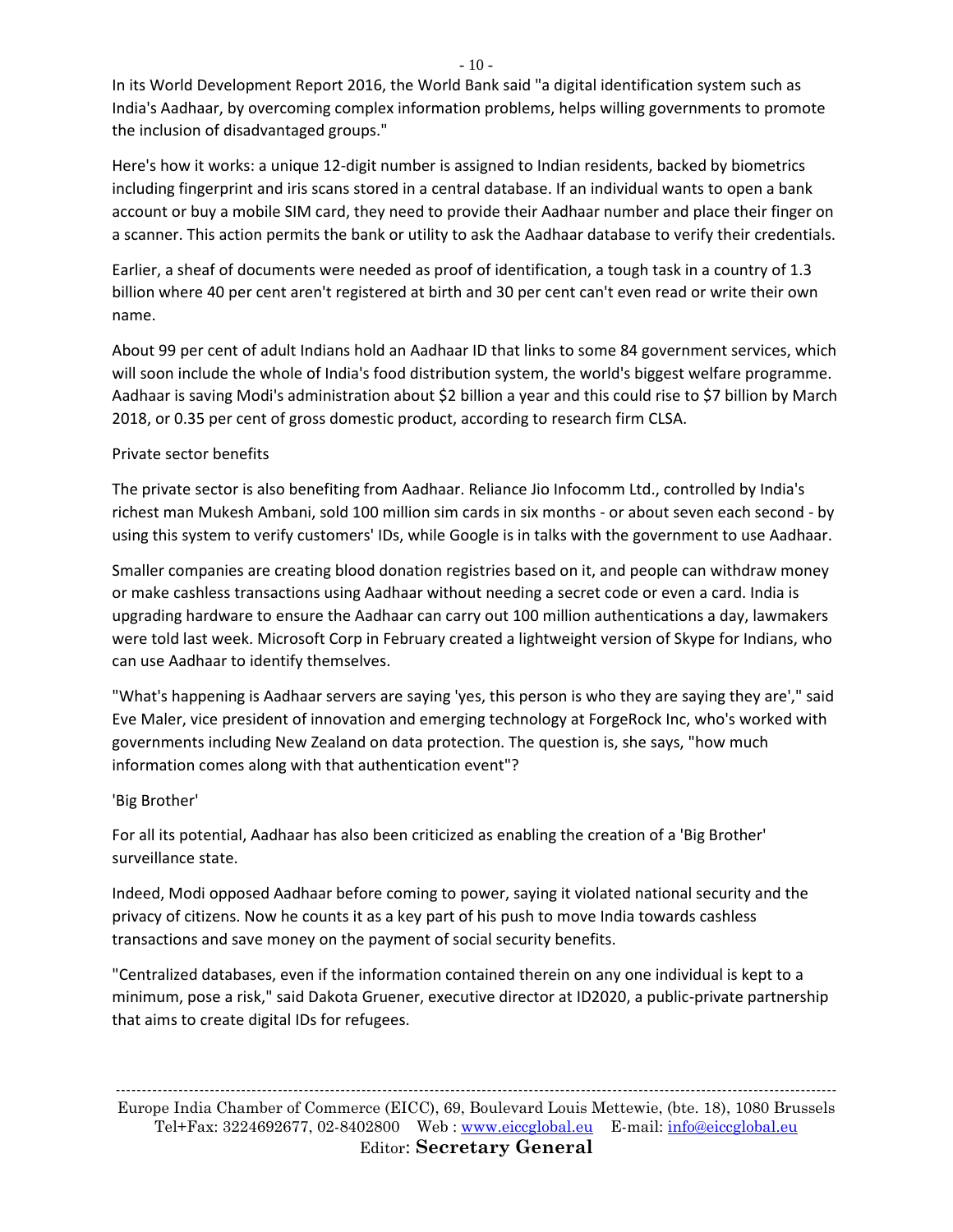The individual's "root identity" should be treated as a fundamental right and anyone wishing to do ill even a government - shouldn't be allowed to alter or delete it, she said.

There has been no incident of misuse of Aadhaar biometrics leading to identity theft and financial loss during the last five years, the issuing authority said in a statement on 5 March, in response to a spate of news reports about breaches.

However in a briefing it said it had shut 12 private websites and 12 mobile applications and was on the verge of closing 26 more for illegally obtaining Aadhaar numbers or enrolment details.

The debates surrounding Aadhaar - identity proofing, privacy - are similar to those playing out in the wrangling over the revision of standards governing the internet, as government and business struggle to find the perfect tool to authenticate people's identity and safeguard their data.

The UK announced in 2010 it was scrapping a plan for a national identity register after objections that it infringed on civil liberties, but it continues to issue biometric residence permits for foreigners. France is debating a mega database for biometric details of citizens. The US Federal Trade Commission said identity theft complaints were the second-most reported in 2015, even as calls intensify to create a biometric identification for all legal US workers.

Aadhaar is designed on the principle of "optimal ignorance", said Nilekani. While Aadhaar knows you're using the system to identify yourself on Skype, for example, it's never privy to the details of the call. Microsoft says it deletes all Aadhaar data once the call has been disconnected.

The problem is not so much with Aadhaar, said Romer, who founded a technology company in 2000, but with the many private firms collecting large amounts of data about people.

"It should be part of the policy of the government to give individuals some control over the data that the private firms collect and some control over how that data is used," he said.

#### **Rating agencies too wary, India deserves upgrade: OECD**

In a much-needed shot in the arm, the Organisation for Economic Cooperation and Development (OECD) has pitched for a rating upgrade for India, saying global rating agencies had become "overtly cautious" and conservative in not revising India's rating for last 14 years.

Angel Gurria, secretary general, OECD"I believe India deserves a better rating," said Angel Gurria, secretary general of OECD.

He said the rating could be changed to "neutral" and then "positive". "With the kind of reform programmes that you are putting out they can't fail to notice so this should have been done."

On why India's rating has not been changed in the last 14 years despite it being a very different country in this time, Gurria said, "Well, let me try a couple of considerations. First what do the Rating agencies do? Rating agencies calculate the likelihood of default on a borrower's credit. India is in investment grade, in the lower rung."

He further said, "Do I believe that the rating agencies today should increase India's rating? Absolutely. And I think they will."

- 11 -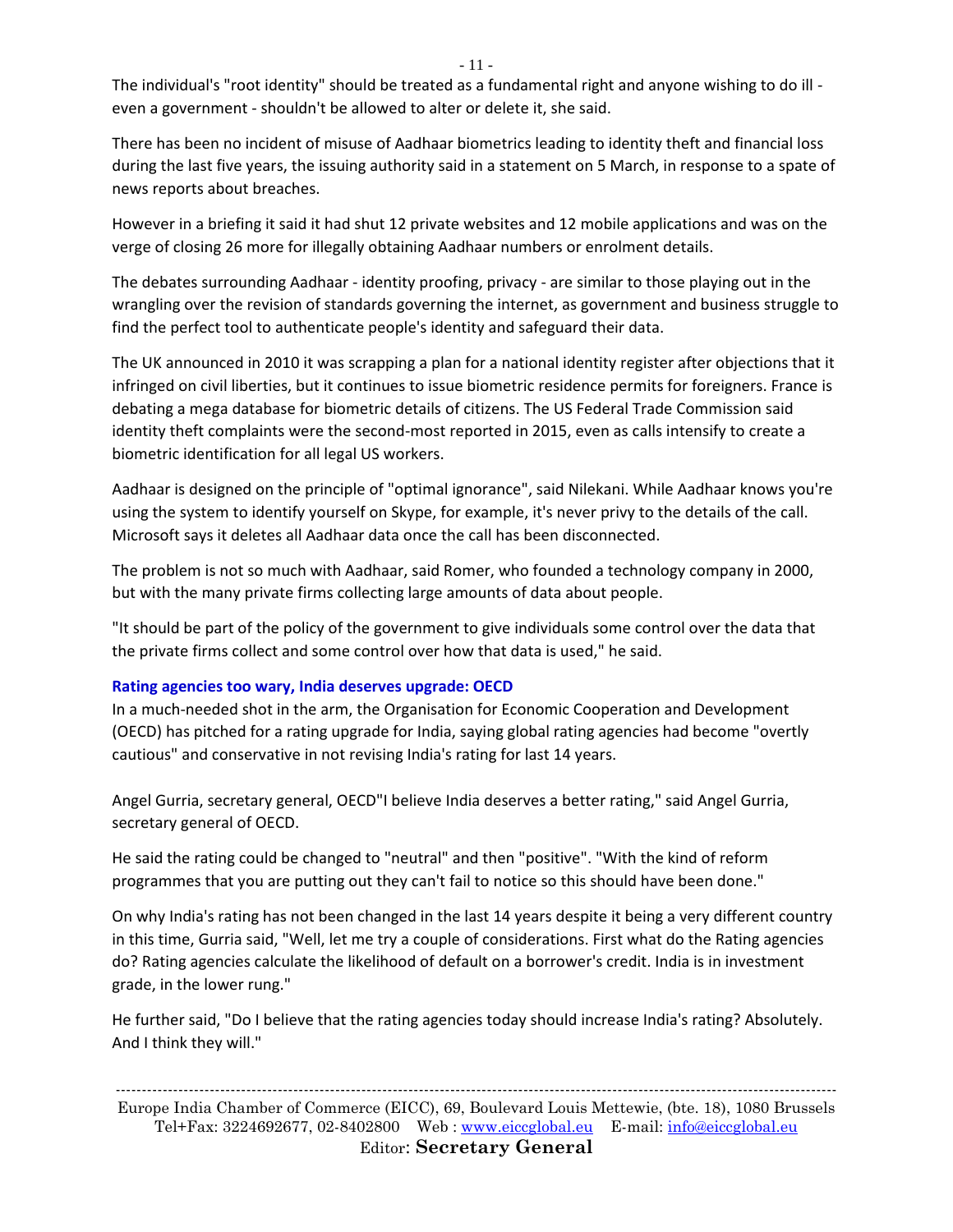- 12 -

He added that the rating agencies are cautious because "they got it so wrong with the (global economic) crisis".

"They were part and parcel of why the crisis actually happened. By putting all those AAA ratings, on those banks full of mortgages ... and we got the biggest ever crisis in our lifetimes," Gurria said.

The OECD secretary general gave an analogy of the proverb once bitten twice shy when he said, "We have a saying in Mexico that when you burn yourself with milk then you would be blowing even on the yogurt, you don't wanna get burnt again."

Gurria said rating agencies have become "so overtly cautious" as they "don't want to be caught being overly aggressive".

"Now they are erring on the other side. Because they were too exuberant and now they are conservative. And of course the better place is the middle," he said.

India has often criticised the methodology used by rating agencies like Moody's and pushed aggressively for an upgrade. Rating agencies on the other hand cite concerns over the country's debt levels and fragile banks for their refusal to upgrade.

The government feels the rating agencies have not accounted for a steady decline in the India's debt burden in recent years and have ignored its levels of development when assessing their fiscal strength.

The Economic Survey too has questioned the complex methodology saying if per capita GDP is a key to upgrading sovereign rating, as suggested by Standard & Poor's while maintaining status quo on India's rating in November 2016, then poorer countries might be provoked into saying, "Please don't bother this year, come back to assess us after half a century."

#### **Artificial Intelligence to have dramatic impact on business by 2020: TCS study**

Tata Consultancy Services has unveiled its seventh Global Trend Study titled, Getting Smarter by the Day: How AI is Elevating the Performance of Global Companies. Focused on the current and future impact of Artificial Intelligence (AI), the study polled 835 executives across 13 global industry sectors in four regions of the world, finding that 84 per cent of companies see the use of AI as ''essential'' to competitiveness, with a further 50 per cent seeing the technology as ''transformative.'' Widespread AI adoption expected across job functions

Exploring the views and actions of decision makers from global companies with average revenues of \$20 billion, the study revealed AI is spreading across almost all areas of a company. The biggest adopters of AI today are, not surprisingly, IT departments, with two-thirds (67 per cent) of survey respondents using AI to detect security intrusions, user issues and deliver automation.

However, by 2020, almost a third (32 per cent) of companies believe AI's greatest impact will be in sales, marketing or customer service, while one in five (20 per cent) see AI's impact being largest in noncustomer facing corporate functions, including finance, strategic planning, corporate development, and HR.

Companies participated from a range of industries, including automotive, banking and financial services, energy, healthcare, life sciences, industrial manufacturing, and retail. This cross-sector level of insight highlighted AI's workplace impact as an important supplemental force for the next few years. Examples

------------------------------------------------------------------------------------------------------------------------------------------ Europe India Chamber of Commerce (EICC), 69, Boulevard Louis Mettewie, (bte. 18), 1080 Brussels Tel+Fax: 3224692677, 02-8402800 Web : [www.eiccglobal.eu](http://www.eiccglobal.eu/) E-mail: [info@eiccglobal.eu](mailto:info@eiccglobal.eu)

Editor: **Secretary General**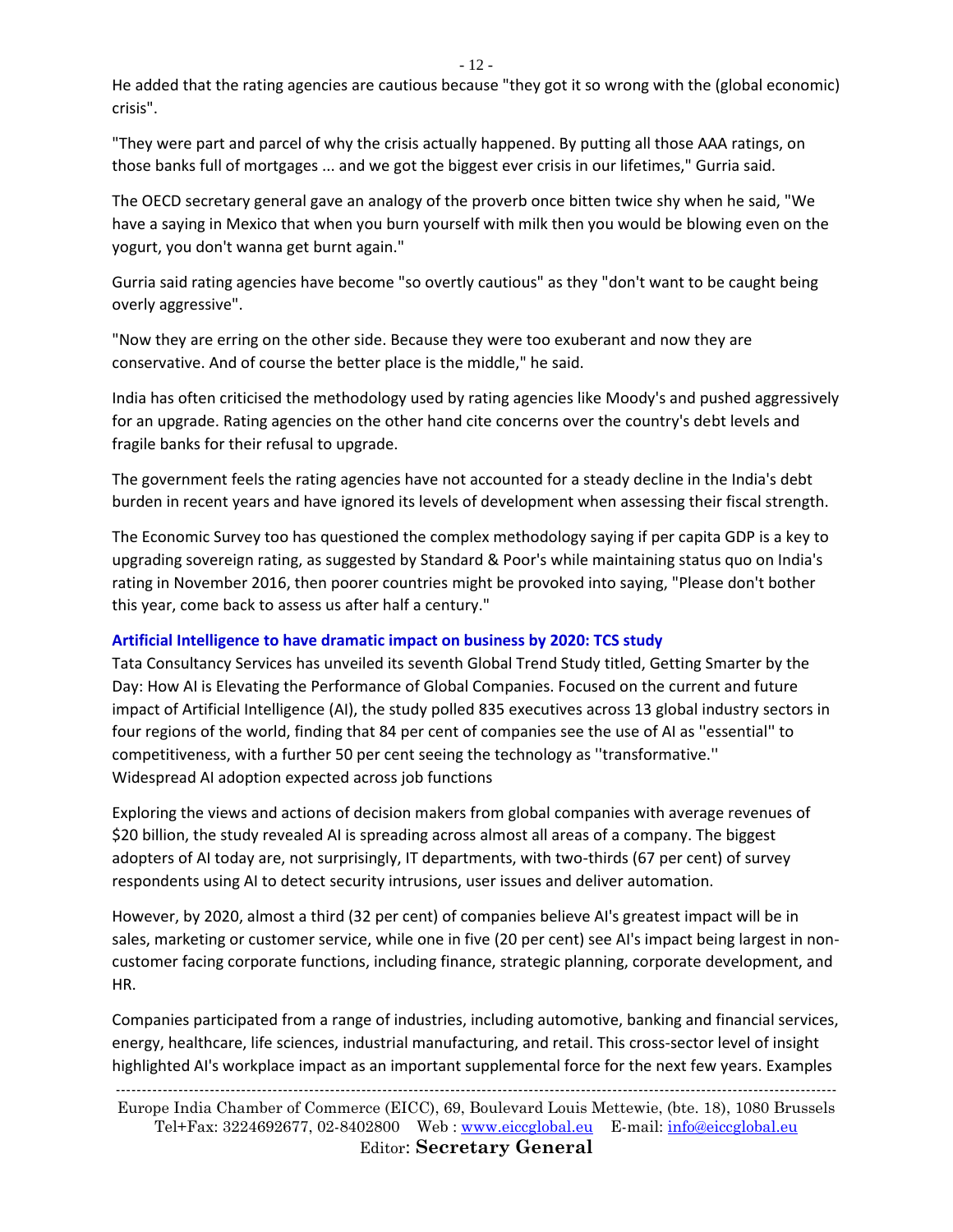include guiding customer service representatives to more quickly resolve customer problems and anticipate future purchases, quickly and securely reconciling mass overnight transactions for financial institutions, or giving time back to HR professionals by managing the time consuming on-boarding processes for new hires.

As for the ongoing debate regarding AI's impact on jobs, business executives in the study estimated net reductions in each function by 2020 of between 4 per cent and 7 per cent. However, companies with the biggest revenue and cost improvements from AI see the need for at least three times as many new jobs in each function by 2020 because of AI, as compared to companies with the smallest AI-related revenue and cost improvements. AI is already being used to automate certain processes and drive efficiencies, help employees be more productive and devote more time to more strategic business needs, and create new work and services that were not possible in the past.

''As companies begin to gain a better understanding of AI's application for business, they will realise the significant impact of this transformative force. This is reflected in our Global Trend Study, which shows that forward-thinking companies are beginning to make major AI investments,'' said K Ananth Krishnan, chief technology officer of TCS. ''Given the increasing digital disruption across every industry and the public sector, AI should become a key and integrated component of an organisation's strategy.''

AI investments and returns rising; North America and Europe lead the charge

As AI becomes a mainstream technology, financial investments in AI are set to rise, as 7 per cent of companies each earmarked at least \$250 million toward AI in 2016 and 2 per cent already plan to invest more than \$1 billion by 2020 – likely looking to gain a competitive advantage as early adopters.

The Global Trend Study revealed a clear correlation between investments in AI and business impact. The companies that realised the greatest AI-related revenue improvements and cost reductions spent five times more on the technology than the companies with the lowest AI-related revenue and cost improvements. In turn, leaders generated average revenue increases of 16 per cent from AI initiatives in 2015 versus 2014, whereas laggards saw a modest 5 per cent revenue growth. At a regional level, North American companies were the leading investors in AI in 2015, with an average per-company spend of \$80 million, followed by Europe with \$73 million, Asia-Pacific with \$55 million and Latin America with \$51 million.

Cyber security top of mind when adopting AI

Executives participating in the Global Trend Study across all regions and sectors rated the top four factors as most important to AI gaining widespread acceptance and driving business benefits. Almost seven out of 10 (68 per cent) companies currently use AI to detect and prevent potential hacks and security threats to their systems. And moving forward, the other key factors include developing cognitive systems that continually learn, have the ability to make reliable and safe decisions based on masses of data, and gain the confidence of managers to trust what AI is advising them to do.

# About The 2017 Global Trends Study

The seventh annual Global Trends Study from TCS surveyed 835 leading executives from companies in four global regions, with an individual mean annual turnover of \$20bn. The four regions surveyed were

------------------------------------------------------------------------------------------------------------------------------------------ Europe India Chamber of Commerce (EICC), 69, Boulevard Louis Mettewie, (bte. 18), 1080 Brussels Tel+Fax: 3224692677, 02-8402800 Web : [www.eiccglobal.eu](http://www.eiccglobal.eu/) E-mail: [info@eiccglobal.eu](mailto:info@eiccglobal.eu) Editor: **Secretary General**

- 13 -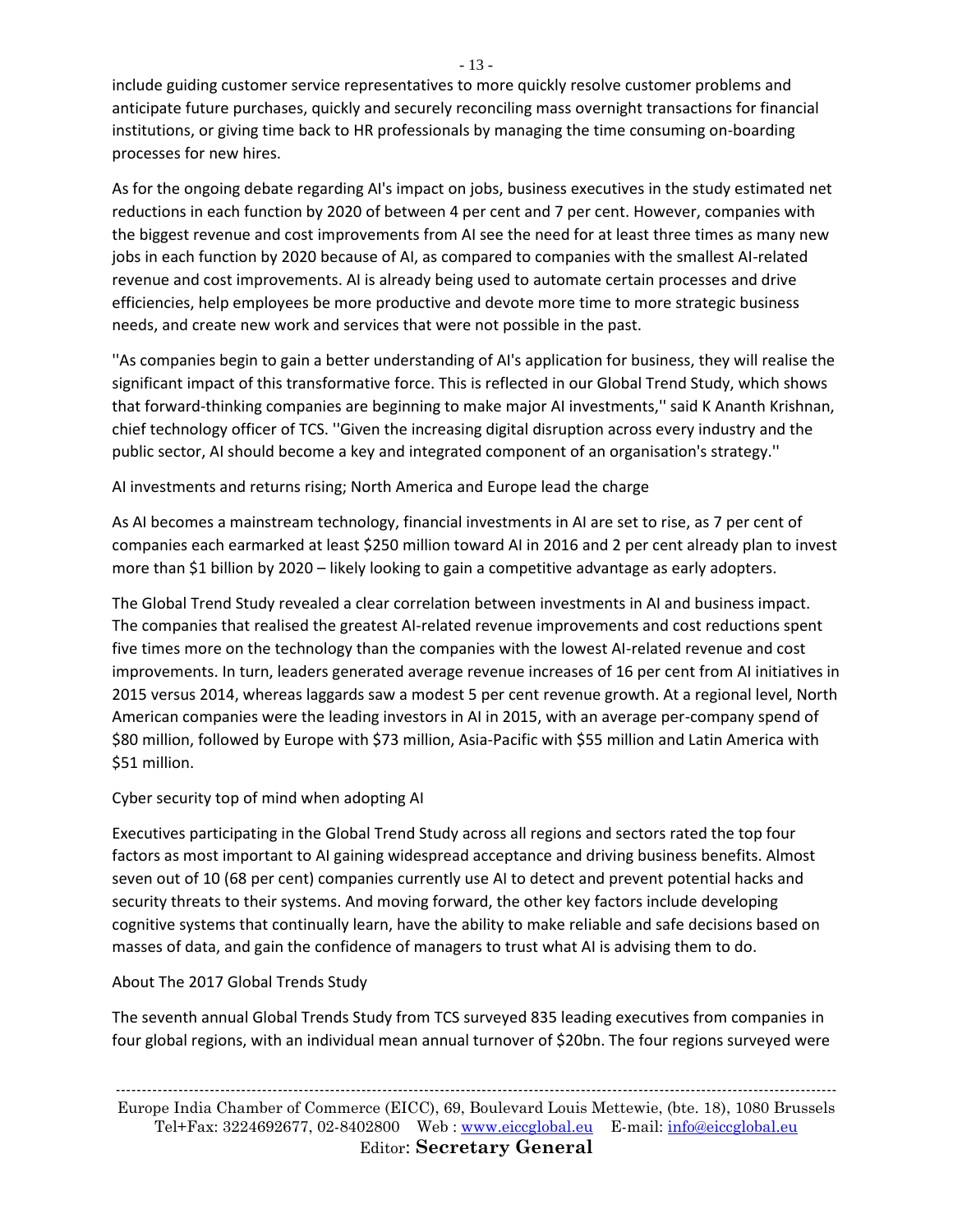North America (including Canada), Europe (UK, Germany, France, Denmark and Switzerland), Asia-Pacific (India, China, Australia, and Japan) and Latin America (Brazil and Mexico).

# **India fails to move up the ladder in human development index: UN report**

India has made little progress in improving the lives of its people despite all its economic reforms, ranking a lowly 131 among the 188 countries surveyed for human development, a new UN report says. India, the third-largest Asian economy, has been bracketed alongside its poorer South Asian neighbours, including Bangladesh, Nepal and Myanmar.

The huge inflows of foreign capital into the country has not in any way helped the country move up from its 2014 ranking, as per the Human Development Report for 2015.

However, 63 per cent Indians were ''satisfied'' with their standard of living in 2014-15, the latest report has found.

The report, released annually by the UN Development Programme, said India's rank of 131 puts it in the ''medium human development'' bracket, which also includes nations like Bangladesh, Bhutan, Pakistan, Kenya, Myanmar and Nepal.

India's HDI rank value in 2015 stood at 0.624, which had increased from 0.580 in 2010. Its life expectancy at birth stood at 68.3 years in 2015 and the Gross National Income (GNI) per capita \$5,663, the report said.

On the perception of feeling safe 69 per cent answered ''yes'', while on freedom of choice, 72 per cent female responders answered they were ''satisfied'' as compared to 78 per cent for male. India's score for overall life satisfaction was 4.3 on a scale of 1-10, according to the report.

On perceptions about government, 69 per cent said they had trust in the national government for the 2014-15 period while 74 per cent said they had confidence in the judicial system. It lauded measures like the National Rural Employment Guarantee Programme taken in India to generate employment. ''Creating jobs through a public works programme targeted at poor people can reduce poverty through income generation, build physical infra- structure and protect poor people against shocks. The National Rural Employment Guarantee Programme in India and the Rural Employment Opportunities for Public Assets Programme in Bangladesh are prime examples.''

The report noted that increasing clean energy investments in India by 1.5 per cent of GDP a year for 20 years will generate a net increase of about 10 million jobs annually in the country, after factoring in job losses from retrenchments in the fossil fuel industries. Although the average human development improved significantly since 1990, the report said, the progress is uneven, with systemic discrimination against women, indigenous peoples and ethnic minorities.

It said while many people have greater access to education, health and sanitation, more focus needs to be paid to who has been excluded and why. ''By eliminating deep, persistent, discriminatory social norms and laws, and addressing the unequal access to political participation, which have hindered progress for so many, poverty can be eradicated and a peaceful, just, and sustainable development can be achieved for all,'' said UNDP Administrator Helen Clark.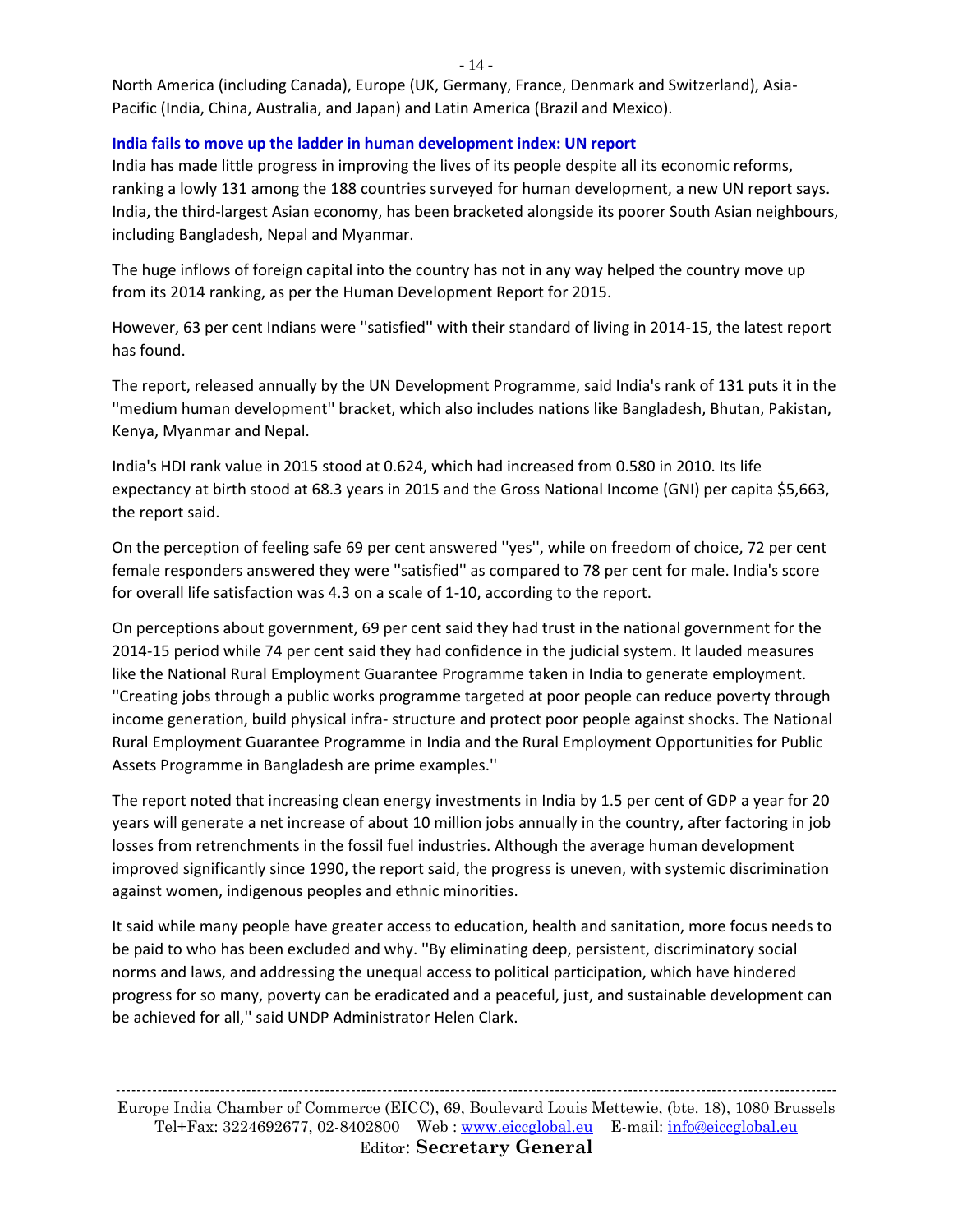Titled Human Development for Everyone, the report authored by the Director of the Human Development Report Office, Selim Jahan, said that one in three people worldwide continue to live at a low level of human development. Women and girls are systematically excluded by economic, political, social and cultural barriers, according to the report measured by the Human Development Index – a ranking of countries based on strides made with a peace-centric model of progress.

''Women tend to be poorer, earn less, and have fewer opportunities in most aspects of life than men,'' it said. The report also points to ''dangerous practices,'' such as female genital mutilation and forced marriage, which continue to hamper the development of women and their inclusion in society. In addition to women and girls, the report points to ''patterns of exclusion and lack of empowerment'' of people in rural areas, indigenous peoples, ethnic minorities, people with disabilities, migrants and refugees, and members of the lesbian, gay, bisexual, transgender and intersex community.

The report calls for far greater attention to empowering the most marginalised in society, and recognises the importance of giving them greater voice in decision-making processes.

### **EU agency suspends 300 medicines tested by Indian CRO**

The European Medicines Agency (EMA), Europe's medicines regulator, has recommended the suspension of over 300 generic drug approvals and drug applications citing "unreliable" tests conducted by Indian contract research firm Micro Therapeutic Research Labs.

The EMA has recommended suspending a number of nationally approved medicines for which bioequivalence studies were conducted by Micro Therapeutic Research Labs at two sites in India. Bioequivalence studies are usually the basis for approval of generic medicines.

EMA said the suspensions can be lifted once alternative data establishing bioequivalence are provided.

Such supporting data has already been provided for several of the medicines reviewed and EMA's Committee for Medicinal Products for Human Use (CHMP) recommended that these medicines can remain on the market.

The agency also recommended that medicines not yet authorised but which are being evaluated on the basis of bioequivalence studies from these sites should not be authorised until bioequivalence is demonstrated using alternative data.

The EMA said the review by CHMP concluded that data from studies conducted at the sites between June 2012 and June 2016 are unreliable and cannot be accepted as a basis for marketing authorisation in the EU.

EMA said the studies are unreliable because of problems in the way data and documents were managed at the sites. As a result, several medicines approved in the EU have been suspended.

However, there is no evidence of harm or lack of effectiveness of medicines authorised and being evaluated in the EU on the basis of studies at the sites.

Some of the medicines which have been recommended for suspension may be of critical importance (e.g. due to lack of available alternatives) in certain EU Member States. Therefore national authorities

------------------------------------------------------------------------------------------------------------------------------------------ Europe India Chamber of Commerce (EICC), 69, Boulevard Louis Mettewie, (bte. 18), 1080 Brussels Tel+Fax: 3224692677, 02-8402800 Web : [www.eiccglobal.eu](http://www.eiccglobal.eu/) E-mail: [info@eiccglobal.eu](mailto:info@eiccglobal.eu) Editor: **Secretary General**

- 15 -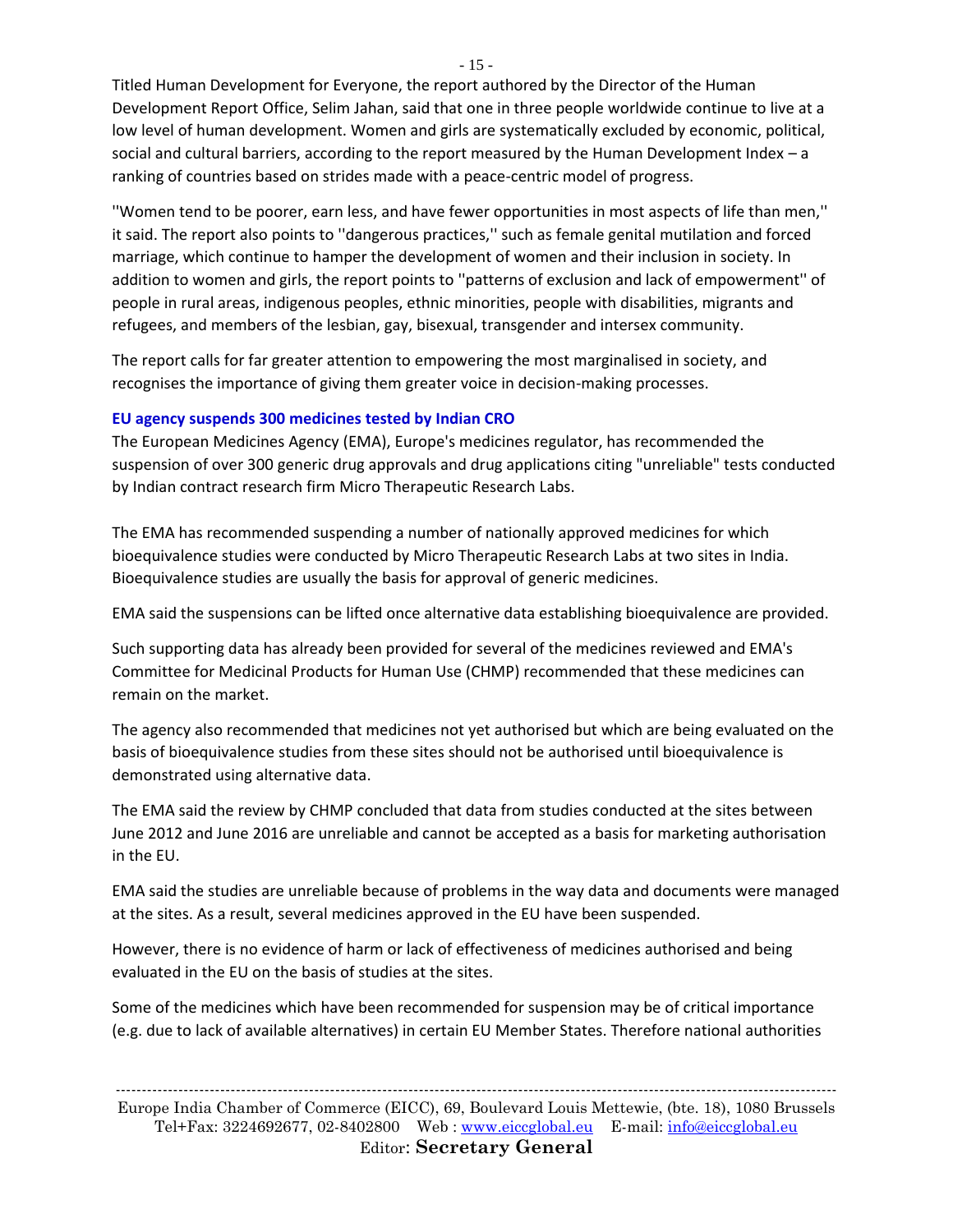can temporarily postpone the suspension in the interest of patients. Member States should also decide whether recalls of the affected medicines are needed in their territories.

The CHMP's recommendation concerning these medicines will now be sent to the European Commission for a legally binding decision valid throughout the EU.

Micro Therapeutic Research Labs is a contract research organisation (CRO) which conducts the analytical and clinical parts of bioequivalence studies, some of which are used to support marketing authorisation applications of medicines in the EU.

The review of medicines studied by Micro Therapeutic Research Labs was started after inspections to check compliance with good clinical practice (GCP) by Austrian and Dutch authorities in February 2016. The inspections identified several concerns at the company's sites regarding misrepresentation of study data and deficiencies in documentation and data handling.

**Commission presents White Paper on the future of Europe: Avenues for unity for the EU at 27** As announced in President Juncker's 2016 State of the Union speech, the European Commission has presented a White Paper on the Future of Europe, which forms the Commission's contribution to the Rome Summit of 25 March 2017.

As we prepare to mark the 60th anniversary of the EU, we look back on a peace spanning seven decades and on an enlarged Union of 500 million citizens living in freedom in one of the world's most prosperous economies. At the same time, the EU has to look forward at how it will carve a vision for its own future at 27. The White Paper sets out the main challenges and opportunities for Europe in the coming decade. It presents five scenarios for how the Union could evolve by 2025 depending on how it chooses to respond.

European Commission President Jean-Claude Juncker said: "60 years ago, Europe's founding fathers chose to unite the continent with the force of the law rather than with armed forces. We can be proud of what we have achieved since then. Our darkest day in 2017 will still be far brighter than any spent by our forefathers on the battlefield. As we mark the 60th anniversary of the Treaties of Rome, it is time for a united Europe of 27 to shape a vision for its future. It's time for leadership, unity and common resolve. The Commission's White Paper presents a series of different paths this united EU at 27 could choose to follow. It is the start of the process, not the end, and I hope that now an honest and wideranging debate will take place. The form will then follow the function. We have Europe's future in our own hands."

The White Paper looks at how Europe will change in the next decade, from the impact of new technologies on society and jobs, to doubts about globalisation, security concerns and the rise of populism. It spells out the choice we face: being swept along by those trends, or embracing them and seizing the new opportunities they bring. Europe's population and economic weight is falling as other parts of the world grow. By 2060, none of our Member States will account for even 1% of the world's population – a compelling reason for sticking together to achieve more. A positive global force, Europe's prosperity will continue to depend on its openness and strong links with its partners.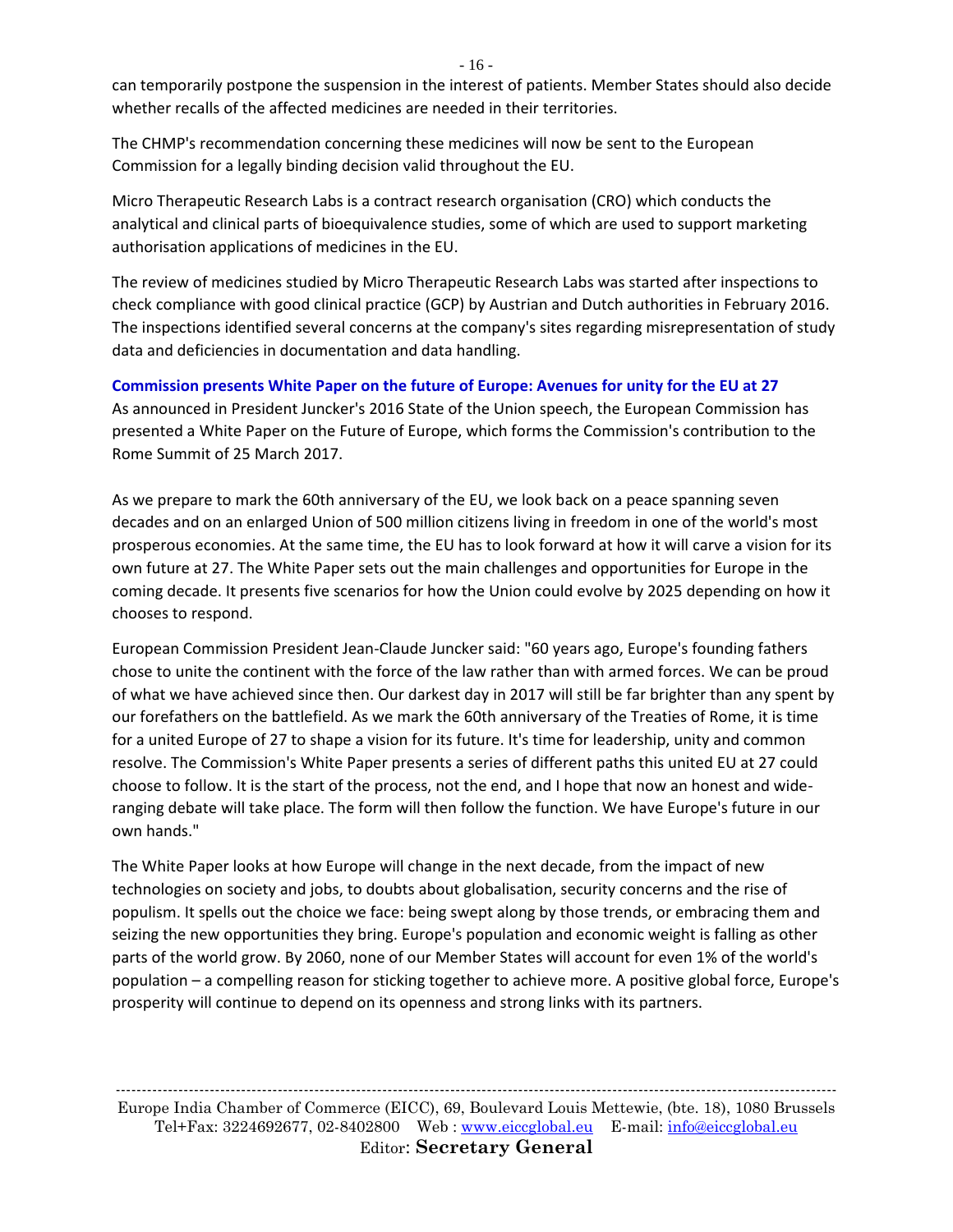The White Paper sets out five scenarios, each offering a glimpse into the potential state of the Union by 2025 depending on the choices Europe will make (see Annex). The scenarios cover a range of possibilities and are illustrative in nature. They are neither mutually exclusive, nor exhaustive.

Scenario 1: Carrying On - The EU27 focuses on delivering its positive reform agenda in the spirit of the Commission's New Start for Europe from 2014 and of the Bratislava Declaration agreed by all 27 Member States in 2016. By 2025 this could mean: Europeans can drive automated and connected cars but can encounter problems when crossing borders as some legal and technical obstacles persist.

Europeans mostly travel across borders without having to stop for checks. Reinforced security controls mean having to arrive at airports and train stations well in advance of departure.

Scenario 2: Nothing but the Single Market – The EU27 is gradually re-centred on the single market as the 27 Member States are not able to find common ground on an increasing number of policy areas. By 2025 this could mean: Crossing borders for business or tourism becomes difficult due to regular checks. Finding a job abroad is harder and the transfer of pension rights to another country not guaranteed. Those falling ill abroad face expensive medical bills.

Europeans are reluctant to use connected cars due to the absence of EU-wide rules and technical standards.

Scenario 3: Those Who Want More Do More – The EU27 proceeds as today but allows willing Member States to do more together in specific areas such as defence, internal security or social matters. One or several "coalitions of the willing" emerge. By 2025 this could mean that: 15 Member States set up a police and magistrates corps to tackle cross-border criminal activities. Security information is immediately exchanged as national databases are fully interconnected.

Connected cars are used widely in 12 Member States which have agreed to harmonise their liability rules and technical standards.

Scenario 4: Doing Less More Efficiently - The EU27 focuses on delivering more and faster in selected policy areas, while doing less where it is perceived not to have an added value. Attention and limited resources are focused on selected policy areas. By 2025 this could mean A European Telecoms Authority will have the power to free up frequencies for cross-border communication services, such as the ones used by connected cars. It will also protect the rights of mobile and Internet users wherever they are in the EU.

A new European Counter-terrorism Agency helps to deter and prevent serious attacks through a systematic tracking and flagging of suspects.

Scenario 5: Doing Much More Together – Member States decide to share more power, resources and decision-making across the board. Decisions are agreed faster at European level and rapidly enforced. By 2025 this could mean: Europeans who want to complain about a proposed EU-funded wind turbine project in their local area cannot reach the responsible authority as they are told to contact the competent European authorities.

Connected cars drive seamlessly across Europe as clear EU-wide rules exist. Drivers can rely on an EU agency to enforce the rules.

------------------------------------------------------------------------------------------------------------------------------------------ Europe India Chamber of Commerce (EICC), 69, Boulevard Louis Mettewie, (bte. 18), 1080 Brussels Tel+Fax: 3224692677, 02-8402800 Web : [www.eiccglobal.eu](http://www.eiccglobal.eu/) E-mail: [info@eiccglobal.eu](mailto:info@eiccglobal.eu) Editor: **Secretary General**

- 17 -